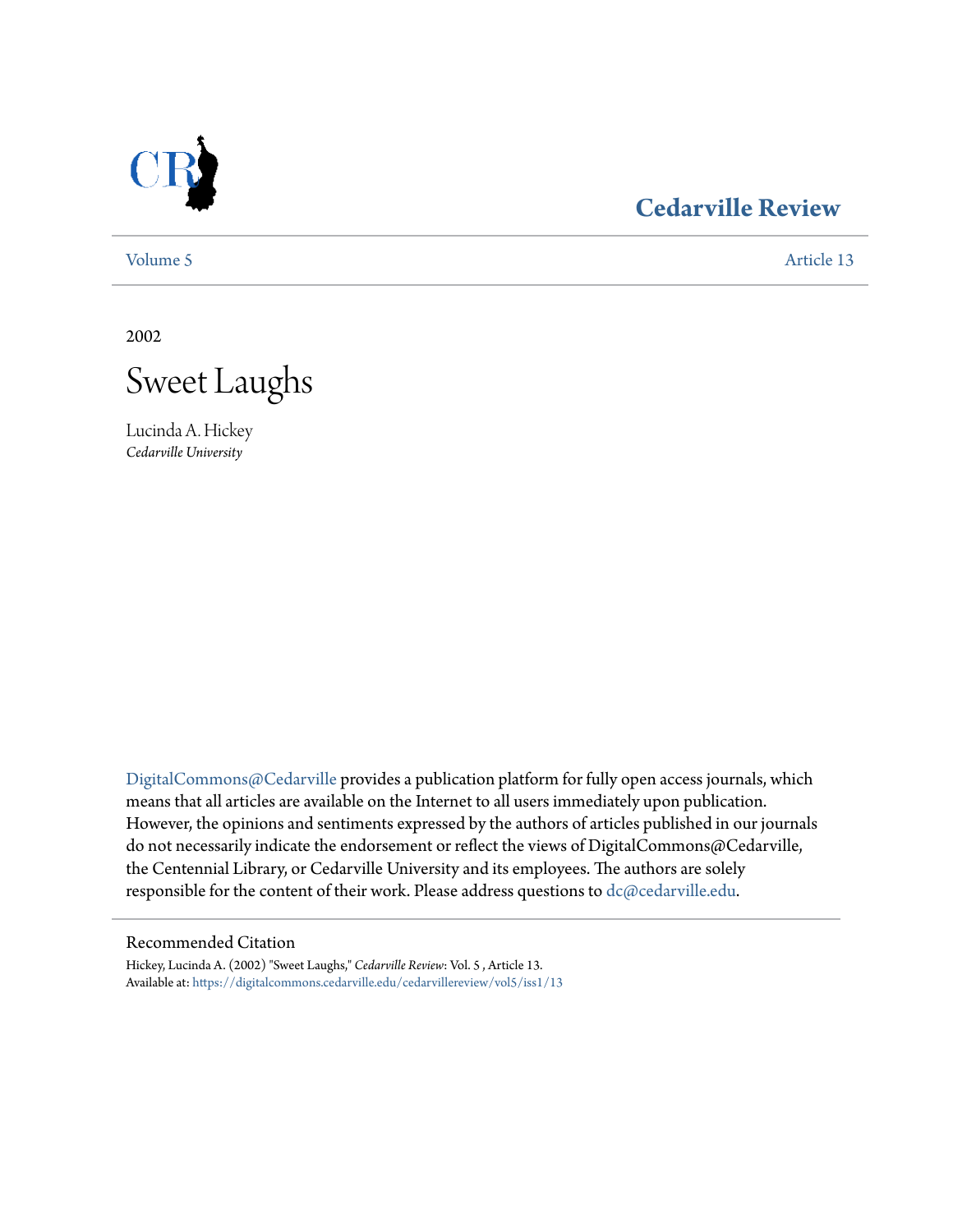# Sweet Laughs

Browse the contents of [this issue](https://digitalcommons.cedarville.edu/cedarvillereview/vol5/iss1) of *Cedarville Review*.

## **Keywords**

Photography

## **Creative Commons License**  $\bigcirc$   $\circ$

This work is licensed under a [Creative Commons Attribution-Noncommercial-No Derivative Works 4.0](http://creativecommons.org/licenses/by-nc-nd/4.0/) [License.](http://creativecommons.org/licenses/by-nc-nd/4.0/)

#### **About the Contributor (Optional)**

Lucinda A. Hickey is a sophomore psychology and Bible comprehensive double major. "I enjoy capturing beauty in life's ordinary things."

Follow this and additional works at: [https://digitalcommons.cedarville.edu/cedarvillereview](https://digitalcommons.cedarville.edu/cedarvillereview?utm_source=digitalcommons.cedarville.edu%2Fcedarvillereview%2Fvol5%2Fiss1%2F13&utm_medium=PDF&utm_campaign=PDFCoverPages)

Part of the [Art and Design Commons,](http://network.bepress.com/hgg/discipline/1049?utm_source=digitalcommons.cedarville.edu%2Fcedarvillereview%2Fvol5%2Fiss1%2F13&utm_medium=PDF&utm_campaign=PDFCoverPages) and the [Photography Commons](http://network.bepress.com/hgg/discipline/1142?utm_source=digitalcommons.cedarville.edu%2Fcedarvillereview%2Fvol5%2Fiss1%2F13&utm_medium=PDF&utm_campaign=PDFCoverPages)